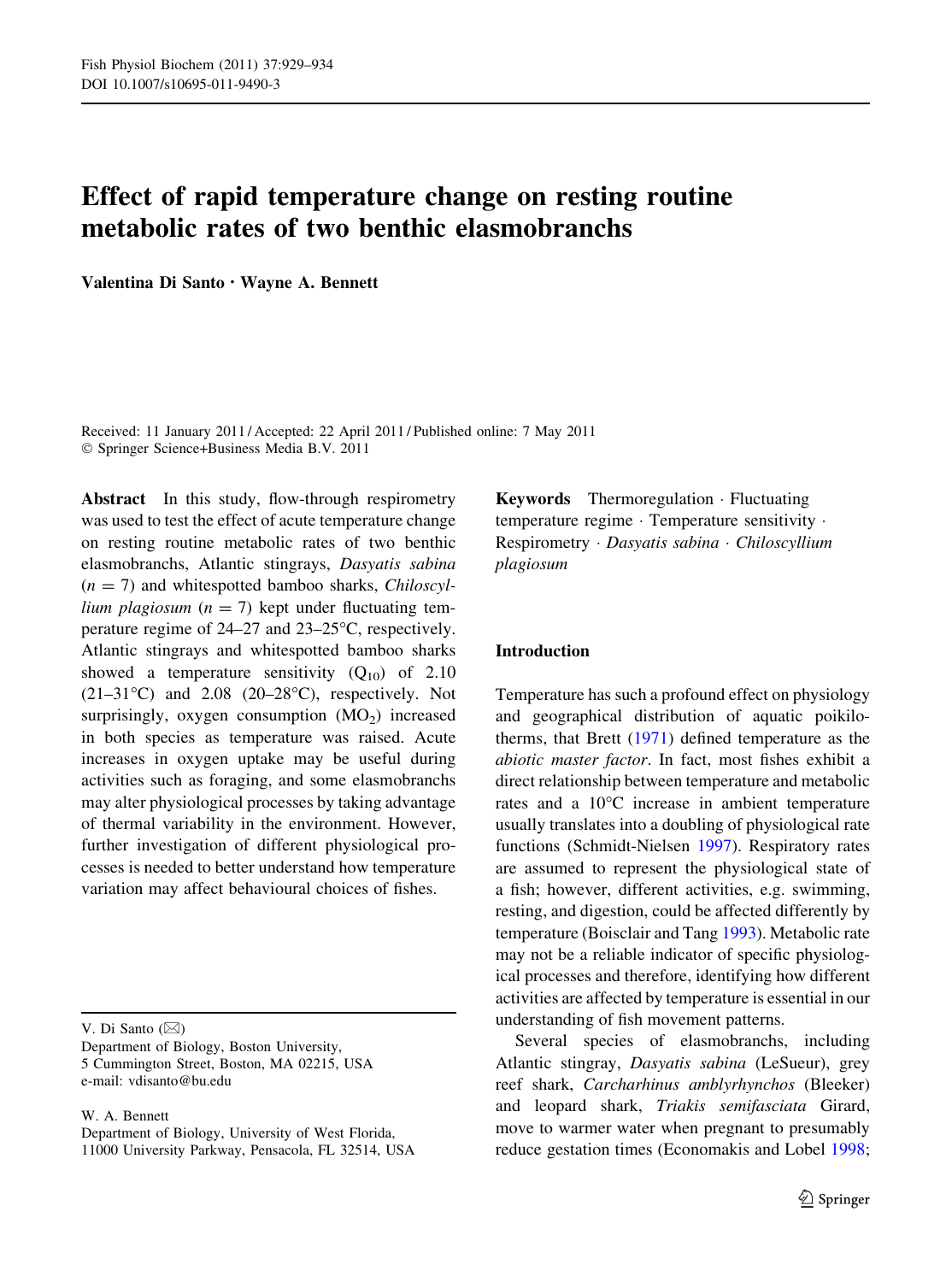Wallman and Bennett [2006;](#page-5-0) Hight and Lowe [2007](#page-5-0)). On the other hand, some species may show a reduction in some rate functions when moving to warmer waters (Di Santo and Bennett [2011](#page-4-0)). In fact, it is not rare for elasmobranch fishes to exploit habitat thermal variability to optimize physiological processes by moving within a range of temperatures below and above their thermal preferendum, a phenomenon known as shuttling behaviour (Casterlin and Reynolds [1979](#page-4-0); Hopkins and Cech [1994,](#page-5-0) Sims et al. [2006\)](#page-5-0). Moving across thermal gradients causes physiological processes to fluctuate, and fish may obtain some advantage by intermittently enhancing metabolic function rates. It is plausible, therefore, that fish may choose temperatures that selectively enhance specific physiological process depending on state (e.g. fed or unfed, pregnant or immature), time of the day and season. However, for shuttling behaviour to be beneficial, fish must be able to access thermal variability in their environment. Atlantic stingrays inhabit coastal waters from the Yucatan Peninsula, Mexico to New Jersey, USA. Across their latitudinal range, they experience dramatic annual as well as daily thermal fluctuations from circa 3 to over  $35^{\circ}$ C seasonally (Fangue and Bennett [2003\)](#page-5-0). In coastal shallow embayments, the fish is observed to shuttle over relatively long distances where they encounter sharp thermal gradients (Teaf [1980;](#page-5-0) Fangue and Bennett [2003;](#page-5-0) Di Santo and Bennett [2011\)](#page-4-0). Conversely, stenothermic elasmobranchs such as whitespotted bamboo sharks, Chiloscyllium plagiosum (Anonymous [Bennett]), from shallow tropical Indo-Pacific coastal and coral reef areas, experience relatively mild diel or seasonal thermal variation with minimum winter temperature of  $18^{\circ}$ C and a maximum summer temperature of  $28^{\circ}$ C (Chen et al.  $2008$ ), and observations suggest that bamboo sharks show limited foraging excursions making them unlikely to take advantage of shuttling behaviour (Compagno [2001](#page-4-0); Tullis and Baillie [2005](#page-5-0)).

Past work on elasmobranch bioenergetics suggests that high temperature sensitivity of metabolic rates (e.g. the Q<sub>10 (14–20°C)</sub> of 6.81 in bat ray measured by Hopkins and Cech [1994](#page-5-0)) may explain shuttling behaviour to enhance digestive efficiency in some species. Therefore, in the present study, the effect of rapid temperature change on metabolic rates was tested for two elasmobranchs inhabiting thermally different environments that are known to exhibit differential digestive responses to temperature (Di Santo and Bennett [2011](#page-4-0)). Previous work has examined temperature sensitivity of metabolic rates by exposing elasmobranchs to acute change in temperature (Hopkins and Cech [1994](#page-5-0)), by acclimating fish for 8 days to the experimental temperature (Du Preez et al. [1988\)](#page-4-0), or by testing seasonally acclimatized elasmobranchs (Carlson and Parsons [1999;](#page-4-0) Neer et al. [2006\)](#page-5-0). Atlantic stingray and whitespotted bamboo shark metabolic rates were measured following rapid temperature change similar to those experienced by these and other elasmobranchs while shuttling between temperatures (Carey and Robinson [1981](#page-4-0); Carey and Scharold [1990](#page-4-0); Hopkins and Cech [1994](#page-5-0)). As it was suggested by Hopkins and Cech [\(1994](#page-5-0)) that elasmobranchs known to use thermoregulatory taxis as a means of enhancing digestive efficiency would show higher thermal sensitivity  $(Q_{10})$  in metabolic rates than fish that do not utilize this strategy, the objectives of this research were to (1) determine the effect of fluctuating temperature on resting routine metabolic rates of two benthic elasmobranchs from dissimilar thermal environments and (2) determine the temperature sensitivity of these two species when exposed to rapid changes in temperature.

### Materials and methods

Capture and holding conditions of experimental animals

Atlantic stingrays  $(n = 7)$  were collected from St. Joseph's Bay, Gulf County, Florida, USA (29°48'N; 85°20'W), whereas whitespotted bamboo sharks  $(n = 7)$  were donated by SeaWorld, Orlando, Florida, USA, and transported to the Marine Research Facility at the University of West Florida. At the Marine Research Facility, stingrays and sharks were transferred into biologically filtered 2000-l re-circulating tanks maintained at 35% salinity and a 12-h light:12 h dark photoperiod. Both species were held under a cycling thermal regime in order to prevent them from becoming acclimated to a single temperature that could influence metabolic processes (Hazel and Prosser [1974;](#page-5-0) Carlson and Parsons [1999;](#page-4-0) Neer et al. [2006\)](#page-5-0). Stingrays were kept under a  $24-27$ °C fluctuating temperature regime simulating summer temperatures registered in St. Joseph's Bay (Fangue and Bennett [2003\)](#page-5-0), while whitespotted bamboo sharks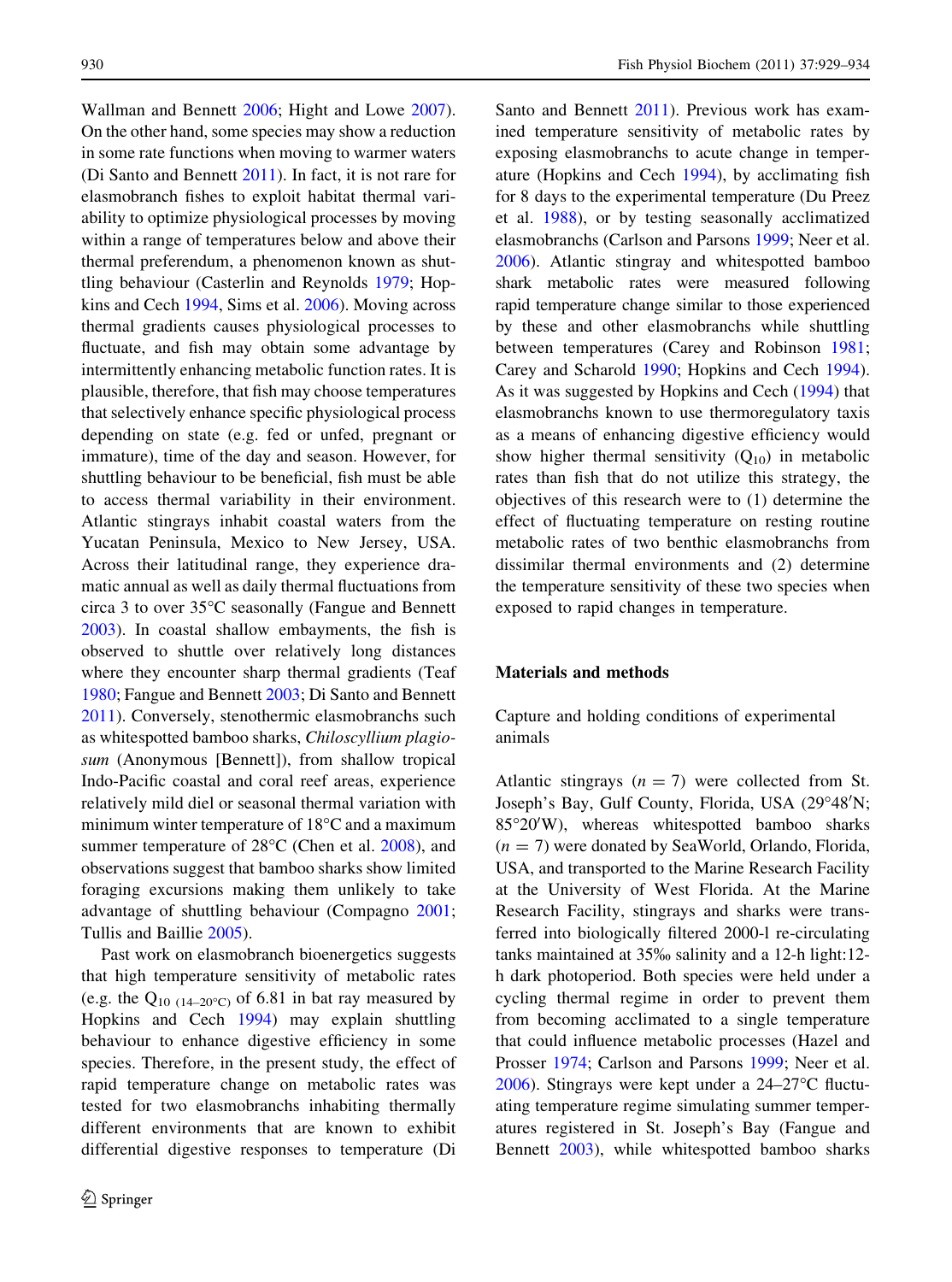were maintained at a  $23-25$ °C fluctuating cycle, to recreate temperature regimes similar to those experienced in nature (Tullis and Peterson [2000](#page-5-0); Michael [2001;](#page-5-0) Tullis and Baillie [2005,](#page-5-0) Chen et al. [2008](#page-4-0)). Temperatures in holding tanks were manipulated using EBO Jager 250-W submersible heaters on timers and monitored every 30 min by Onset Stow-Away<sup>®</sup> XTI temperature loggers. During the holding period, fish were fed a mixed diet of fresh-frozen shrimp, fish or squid until sated. All fish were held for at least 2 weeks before being subjected to metabolic trials.

### Respirometry

Mass-adjusted metabolic rates were determined using flow-through respirometry (Cech [1990](#page-4-0)). Fish were fasted for a minimum of 5 days before being used in trials to ensure that measurements were taken in postabsorptive state (Hopkins and Cech [1994](#page-5-0); Di Santo and Bennett [2011](#page-4-0)). For each trial, Atlantic stingrays were placed into one of two different sized rectangular flow-through Plexiglas<sup>®</sup> respirometers depending on body size. One, measuring  $48 \times 38 \times 12.5$  cm (22.8 l), was used for stingrays with pre-caudal length (PCL) measuring more than 30 cm, while a 40  $\times$  29  $\times$ 13 cm (15.08 l) respirometer was used for stingrays measuring less than 30 cm. For whitespotted bamboo sharks, a single respirometer measuring  $79 \times 25 \times$ 16 cm (31.6 l) was used in all trials. Respirometers were kept at a constant temperature by submerging them in a temperature-controlled water bath. Clean filtered seawater  $(35\%$  salinity) was supplied to the respirometer from a constant-pressure head box. Stingrays and bamboo sharks were allowed to get accustomed to the respirometer chamber for 12 h (Hopkins and Cech [1994](#page-5-0); Neer et al. [2006\)](#page-5-0) before closing the respirometers. During the acclimation period, fully saturated water was allowed to flow freely through the respirometer and temperature was kept at the thermal cycle midpoint of  $26^{\circ}$ C for stingrays and 24°C for bamboo sharks. Respirometers were covered with dark plastic at all times to exclude any photoperiod effect (Miklos et al. [2003](#page-5-0)).

At the beginning of each trial, airpockets were eliminated (Carlson and Parsons [1999](#page-4-0)) and respirometer flow rates (l/h) were set based on fish body mass. Flows were regulated, so the difference between inflow and outflow oxygen concentration (mg/l) never exceeded 17% (Cech [1990](#page-4-0)). Fish were held at the new flow conditions for 1 h, a period necessary to ensure 99% water exchange in the respirometer (Steffensen [1989\)](#page-5-0). Temperature and oxygen concentrations of inflow  $(O_{2in})$  and outflow  $(O_{2out})$  were recorded at 30-min intervals using a Yellow Springs Instruments (YSI) oxygen meter (model 550A), and oxygen values confirmed by Winkler titration ([1888](#page-5-0)). A total of four metabolic rates were measured in each trial  $(26, 31, 26, 21^{\circ}$ C for stingrays; 24, 28, 24, 20<sup>o</sup>C for sharks). Metabolic rates were first obtained for the cycle mid-point temperatures to account for the effect of 12-h overnight acclimation at constant temperature. Measurements at each temperature were recorded for at least 2 h before increasing or decreasing temperature. To mimic the shuttling behaviour between environmental temperatures, temperature was raised or lowered 0.1 C/min using EBO Jager 250-W submersible heaters or an Aqua Logic Cyclone water chiller.

Mass-adjusted oxygen consumption rates  $(MO<sub>2</sub>)$ in mg  $\times$  kg<sup>-0.67</sup>  $\times$  h<sup>-1</sup>) were calculated using the formula:

 $MO_2 = (O_{2in} - O_{2out}) \times flow$  rate  $\times$  mass<sup>-0.67</sup>

The mass exponent of 0.67 was suggested for elasmobranchs by Hopkins and Cech ([1994\)](#page-5-0) and Meloni et al. [\(2002](#page-5-0)) to correct for the allometric relationships between metabolic rates and mass.

## Metabolic Q10 determination

Temperature quotients were estimated for oxygen consumption rates to assess the effect of temperature change on overall metabolism. In both species,  $Q_{10}$ values were estimated for treatment temperatures  $(21–26, 26–31, 21–31°C$  for stingrays; 20–24, 24–28,  $20-28$ °C for bamboo sharks). Average metabolic rate for each fish at each of the three temperatures was used to calculate  $Q_{10}$  values. The index of thermal sensitivity was determined using the following equation (Schmidt-Nielsen [1997\)](#page-5-0):

$$
Q_{10} = (K_2/K_1)^{(10/t_2 - t_1)}
$$

where  $K_1$  is the rate at lower temperature  $(t_1)$ ;  $K_2$  is the rate at higher temperature  $(t_2)$ .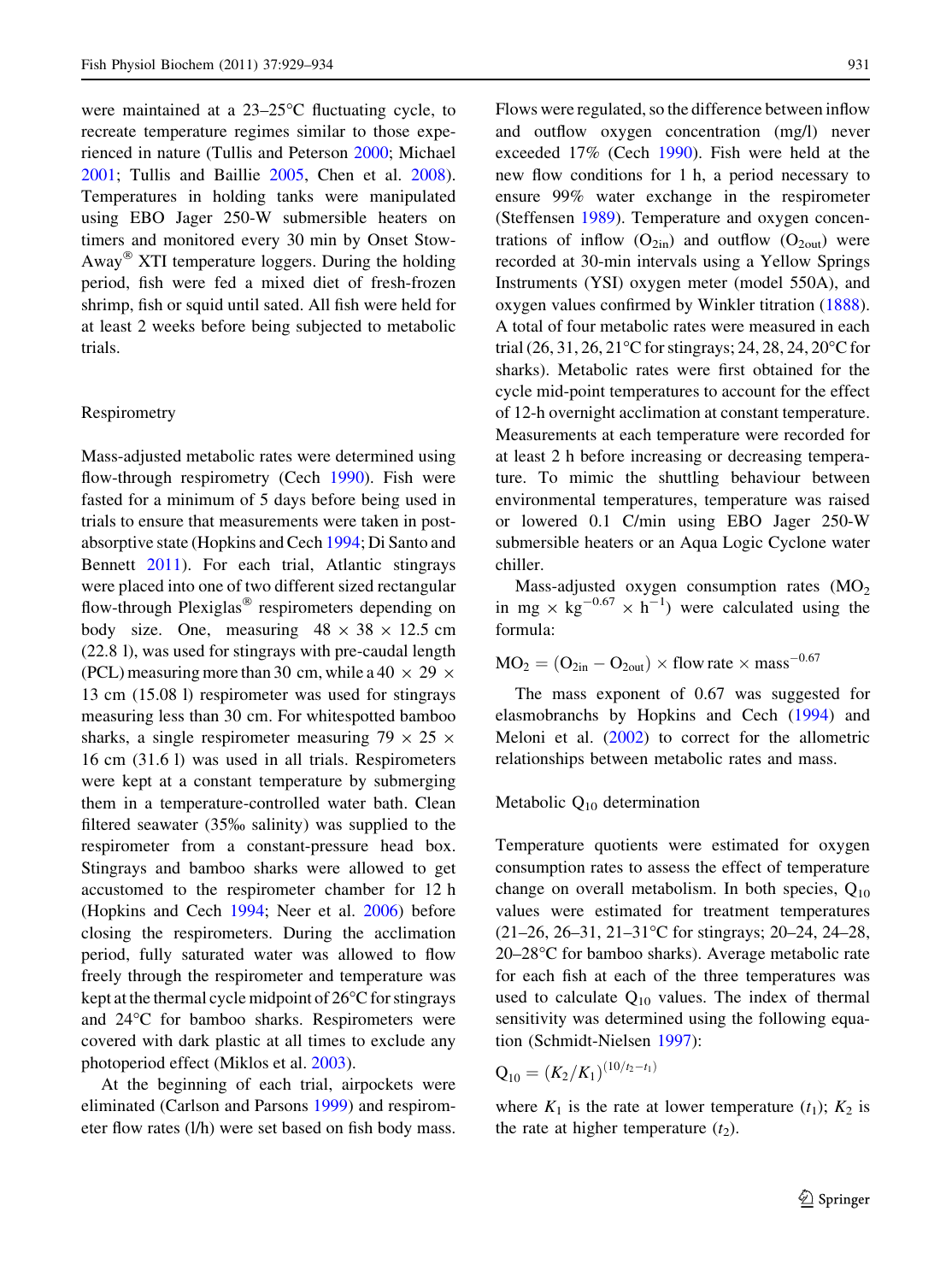### Statistical analyses

All experimental values are reported as means  $\pm$ standard error (SE). Data were tested for normality and non-normal data were rank transformed. The effect of temperature on metabolic rates was explored using analysis of variance (ANOVA) with repeated measures followed by Tukey–Kramer Multiple Comparison Test to identify statistical differences in mean values between treatment groups. A  $t$  test was used to assess differences between double metabolic measurements at the midpoint thermal cycle; if not statistically different, then only second set of measurements were used. All statistical comparisons were based on  $\alpha = 0.05$ . All analyses were performed in SAS System, Version 9.

### Results

Atlantic stingrays had a mean pre-caudal length of 24.9  $\pm$  0.8 cm and a mean wet mass of 0.676  $\pm$ 0.081 kg. Whitespotted bamboo sharks had a mean pre-caudal length of  $63.1 \pm 0.5$  cm and a mean wet mass of  $0.601 \pm 0.030$  kg. Fish were quiescent, remaining on the respirometer bottom and exhibiting only occasional, limited movements to change position. Atlantic stingrays and bamboo sharks showed similar responses in (mass-adjusted) resting routine metabolic rates when exposed to acute changes in temperature (Fig. 1). In both species, oxygen consumption decreased with lower temperatures. Oxygen consumption rates were significantly different among temperature treatments in both Atlantic stingrays (Two-Way ANOVA:  $F_{[2,12]} = 28.27$ ,  $P < 0.0001$ ) and whitespotted bamboo sharks (Two-Way ANOVA:  $F_{[2,12]} = 24.53$ ,  $P < 0.0001$ ). Mean values at each temperature treatment were significantly different in Atlantic stingrays (Tukey–Kramer Multiple Comparison Test,  $\alpha = 0.05$ ), while in bamboo sharks, lower temperatures means were not significantly different (20 and 24°C; Tukey–Kramer Multiple Comparison Test,  $\alpha = 0.05$ ). In addition, both species showed similar values for total mass-adjusted oxygen consumption at similar temperatures (Fig. 1). As a result, Q10 values calculated across the range of experimental temperatures were 2.10 for Atlantic stingrays and 2.08 for whitespotted bamboo sharks (Fig. 1). Any potential metabolic effect of holding fish overnight at a constant



Fig. 1 Thermal sensitivity  $(Q_{10})$  for oxygen consumption calculated across three temperature ranges for Atlantic stingray, Dasyatis sabina (ASR, closed circles and squares) and whitespotted bamboo shark, Chiloscyllium plagiosum (WBS, open circles and squares). Closed and open circles represent mean mass-adjusted values while squares are massdependent values. Vertical bars represent standard errors. All means are significantly different except the values at 20 and 24°C for WBS (Two-way ANOVA followed by Tukey– Kramer multiple comparison test,  $\alpha = 0.05$ )

temperature was apparently negligible, as massadjusted metabolic rate measurements taken at midpoint temperatures prior to, and immediately following, high temperature trials (260.7  $\pm$  20.3 and 263.6  $\pm$ 12.9 mg O<sub>2</sub>  $\times$  kg<sup>-0.67</sup>  $\times$  h<sup>-1</sup>, and 192.5  $\pm$  14.8 and 198.5  $\pm$  7.0 mg O<sub>2</sub>  $\times$  kg<sup>-0.67</sup>  $\times$  h<sup>-1</sup>, for stingray and bamboo shark, respectively) were not significantly different for either species (Atlantic stingray: T-test,  $P = 0.627$ ; whitespotted bamboo shark: T-test,  $P = 0.933$ .

#### **Discussion**

This work represents one of the very few studies examining the effect of temperature on elasmobranch resting routine metabolic rates. Similar to previous studies (e.g. Du Preez et al. [1988;](#page-4-0) Hopkins and Cech [1994;](#page-5-0) Carlson and Parsons [1999;](#page-4-0) Miklos et al. [2003](#page-5-0); Neer et al. [2006\)](#page-5-0), oxygen consumption rates increased with increasing temperature. Overall, Atlantic stingray and whitespotted bamboo shark show metabolic rates that fall between those of bull ray, Myliobatis aquila (Linnaeus; 77.0 mg  $O_2$  kg<sup>-1</sup> at 20°C) and bat ray (261.5 mg  $O_2$  kg<sup>-1</sup> at 20°C); likewise, leopard shark (Miklos et al. [2003\)](#page-5-0) and cownose ray (Neer et al. [2006\)](#page-5-0)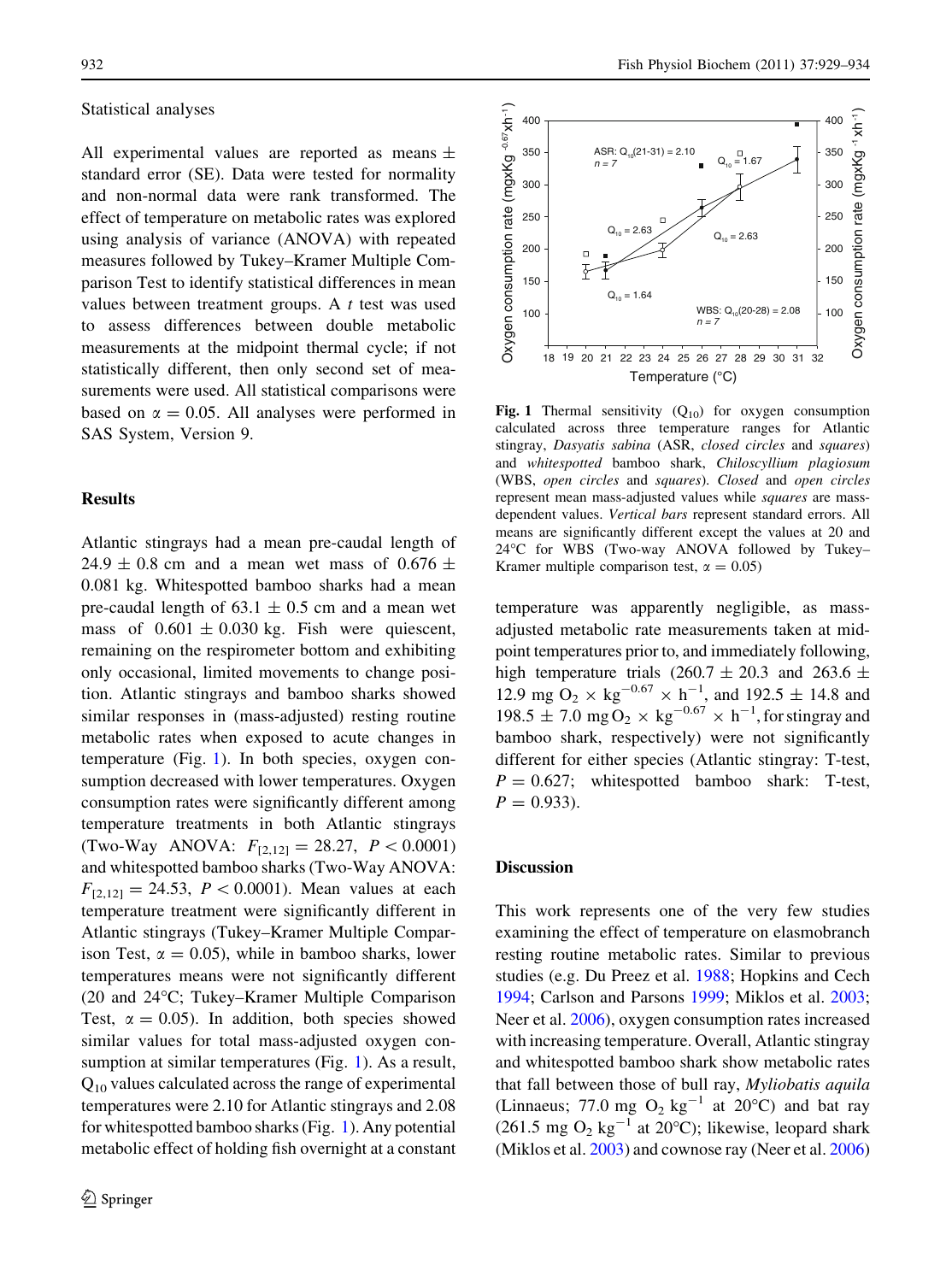<span id="page-4-0"></span>fall within this range. Neer et al. [\(2006](#page-5-0)) suggested that the metabolic values obtained for cownose rays differed from those of bat rays because of the effect of acclimation and acute change in temperature during the experimental trials. However, in both the present study and Hopkins and Cech [\(1994](#page-5-0)), double measurements at the holding point (26 or 24 and  $14^{\circ}$ C, respectively) showed that the experimental design had no significant effect on resting routine oxygen consumption rates within the temperature range. The effect of acclimation on poikilotherm physiological processes has been examined (Bullock 1955; Davies 1967; Hazel and Prosser [1974;](#page-5-0) Beitinger and Bennett 2000). Acclimation is likely to result in diminished temperature sensitivity, e.g. smaller  $Q_{10}$  values (Burggren and Roberts 1991; Hopkins and Cech [1994](#page-5-0); Schmidt-Nielsen [1997;](#page-5-0) Neer et al. [2006](#page-5-0)); however, the fluctuating temperature acclimation regimes used in this study should have yielded oxygen consumption rates comparable to field acclimatized fish.

Some authors (Hopkins and Cech [1994;](#page-5-0) Matern et al. [2000\)](#page-5-0) have suggested that the high temperature sensitivity of bat rays could be explained as thermoregulatory behaviour undertaken to enhance digestion. Therefore, it may be reasonable to assume that differences in temperature sensitivity of resting routine metabolic rates in Atlantic stingrays and whitespotted bamboo sharks reflect different foraging tactics. While Atlantic stingray and whitespotted bamboo shark show very different digestive responses to acute changes in temperature, i.e. overall digestive efficiency is affected by temperature in Atlantic stingrays while there is no significant effect on bamboo shark's digestion (Di Santo and Bennett 2011), their metabolic rates have similar sensitivity to the same temperature range. Atlantic stingrays show  $Q_{10}$  values typical for elasmobranchs moving with the tide (Teaf [1980;](#page-5-0) Miklos et al. [2003](#page-5-0)), yet studies on the effect of temperature on digestive processes in this batoid, indicated a significant increase in digestive efficiency (up to 30%) when Atlantic stingrays moved to cooler water after feeding. The stenotherm bamboo shark showed far less temperature-dependent differences in digestive rates than the eurythermal Atlantic stingray (Di Santo and Bennett 2011) but similar respiratory  $Q_{10}$  values. In conclusion, this study points out that overall resting routine metabolic responses may not be accurate indicators of significant thermoregulatory behaviour in elasmobranch fishes and that other key

physiological (i.e. digestion, swimming) and ecological (i.e. prey-predators interactions) processes should also be analysed.

Acknowledgments The authors thank SeaWorld, Orlando for donating the whitespotted bamboo sharks used in this study. Valentina Di Santo was funded by grants from The University of West Florida. All animals were collected and maintained according to guidelines established by the Institutional Animal Care and Use Committee at The University of West Florida, protocol #2007-002.

### References

- Beitinger TL, Bennett WA (2000) Quantification of the role of acclimation temperature in temperature tolerance of fishes. Environ Biol Fishes 58:277–288
- Boisclair D, Tang M (1993) Empirical analysis of the influence of swimming pattern on the net energetic cost of swimming in fishes. J Fish Biol 42:169–183
- Brett JR (1971) Energetic responses of salmon to temperature. A study of some thermal relations in the physiology and freshwater ecology of sockeye salmon (Oncorhynchus nerka). Amer Zool 11:99–113
- Bullock TH (1955) Compensation for temperature in the metabolism and activity of poikilotherms. Biol Rev 30: 311–342
- Burggren W, Roberts J (1991) Respiration and metabolism. In: Prosser CL (ed) Environmental and metabolic animal physiology, 4th edn. Wiley, New York, pp 353–435
- Carey FG, Robinson BH (1981) Daily patterns in the activities of swordfish, Xiphius gladius, observed by acoustic telemetry. US Fish Bull 79:277–292
- Carey FG, Scharold JV (1990) Movements of blue sharks (Prionace glauca) in depth and course. Mar Biol 106: 329–342
- Carlson JK, Parsons GR (1999) Seasonal differences in routine oxygen consumption rates of the bonnethead shark. J Fish Biol 55:876–879
- Casterlin ME, Reynolds WW (1979) Shark thermoregulation. Comp Biochem Physiol B 64A:451–453
- Cech JJ Jr (1990) Respirometry. In: Schreck CB, Moyle PB (eds) Methods for fish biology. American Fisheries Society, Bethesda, pp 335–362
- Chen WK, Liu KM, Liao YY (2008) Bioenergetics of juvenile whitespotted bamboo shark Chiloscyllium plagiosum [Anonymous (Bennett)]. J Fish Biol 72:1245–1258
- Compagno LJV (2001) Sharks of the world: an annotated and illustrated catalogue of shark species known to date. FAO, Rome
- Davies PS (1967) Physiological ecology of Patella. II. Effect of environmental acclimation on the metabolic rate. J Mar Biol Ass UK 47:61–74
- Di Santo V, Bennett WA (2011) Is post-feeding thermotaxis advantageous in elasmobranch fishes? J Fish Biol 78: 195–207
- Du Preez HH, McIachlan A, Marais JFK (1988) Oxygen consumption of two nearshore marine elasmobranchs,